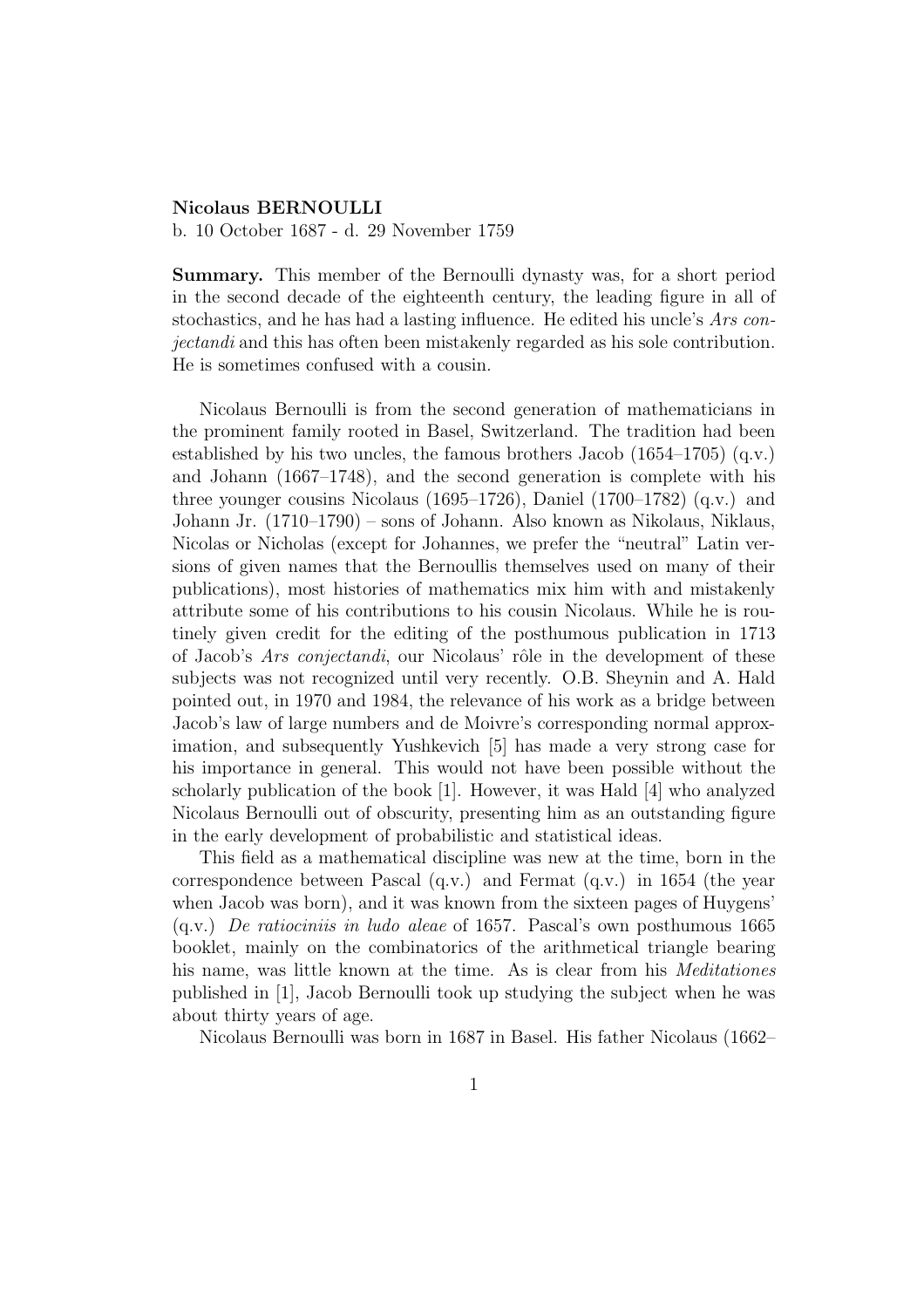1716), the second son of his grandfather Nicolaus (1623–1708) between Jacob and Johann, besides serving on the Basel city council, was an artist: the known portrait of Jacob, resting his right hand on a globe, is his painting. The portrait dates from the same year, 1687, when Jacob occupied the Chair of Mathematics at the University of Basel as professor. For the decades of our primary interest here, Basel was the leading mathematical center of Continental Europe. Significantly, 1687 was also the year of the publication of Newton's Philosophiae naturalis principia mathematica. This culmination of a scientific revolution also marked the beginning of a transition of everything mathematical. The Leibnizian version of the Newton – Leibniz differential and integral calculus was in fact championed by Jacob and Johann Bernoulli; as Leibniz wrote in 1694 to the brothers (just before the two engaged in vehement quarrels): "This method is no less yours than mine." Analysis (as it has become known in Continental Europe after l'Hôpital's influential text of 1696, practically bought in pieces from Johann) and the combinatorics of Leibniz and Jacob Bernoulli offered everything that was technically needed for what was becoming the Art of Conjecturing in Jacob's hands. It was perhaps even more important that the success of the *Prin*cipia's deductive approach for the description of the "system of the world" projected great hopes also for subjects of moral philosophy of the time. To simplify and exaggerate: Newton has discovered the design of and created order in the Heavens, so what was left was to do the same in human affairs on Earth. The mechanics of this feat was to be probability and, not paradoxically for such thinking, the philosophical or psychological basis for all this was the same Protestant determinism – on the part of Jacob Bernoulli – as for Newton for his piece. Even though the language of probability was necessarily that of games of chance for the most part at the time, the title of Part Four of Jacob's Ars conjectandi promises to apply the preceding doctrine "in Civilibus, Moralibus, Eamp; Oeconomicis." The unpublished book stopped unfinished after the proof of the law of large numbers (the phrase dating from Poisson (q.v.) in 1837) for an unknown fraction or probability, illustrated by a numerical example, when its author, having suffered for some thirteen years from the fever of what was likely to have been tuberculosis, died in his fifty-first year.

Nicolaus successfully argued on parts of his uncle Jacob's work on infinite series for the title of a magister of arts in 1704. All the Bernoulli mathematicians before and after him had a comprehensive education, in theology, law or medicine, as well as in mathematics and natural philosophy. Having taken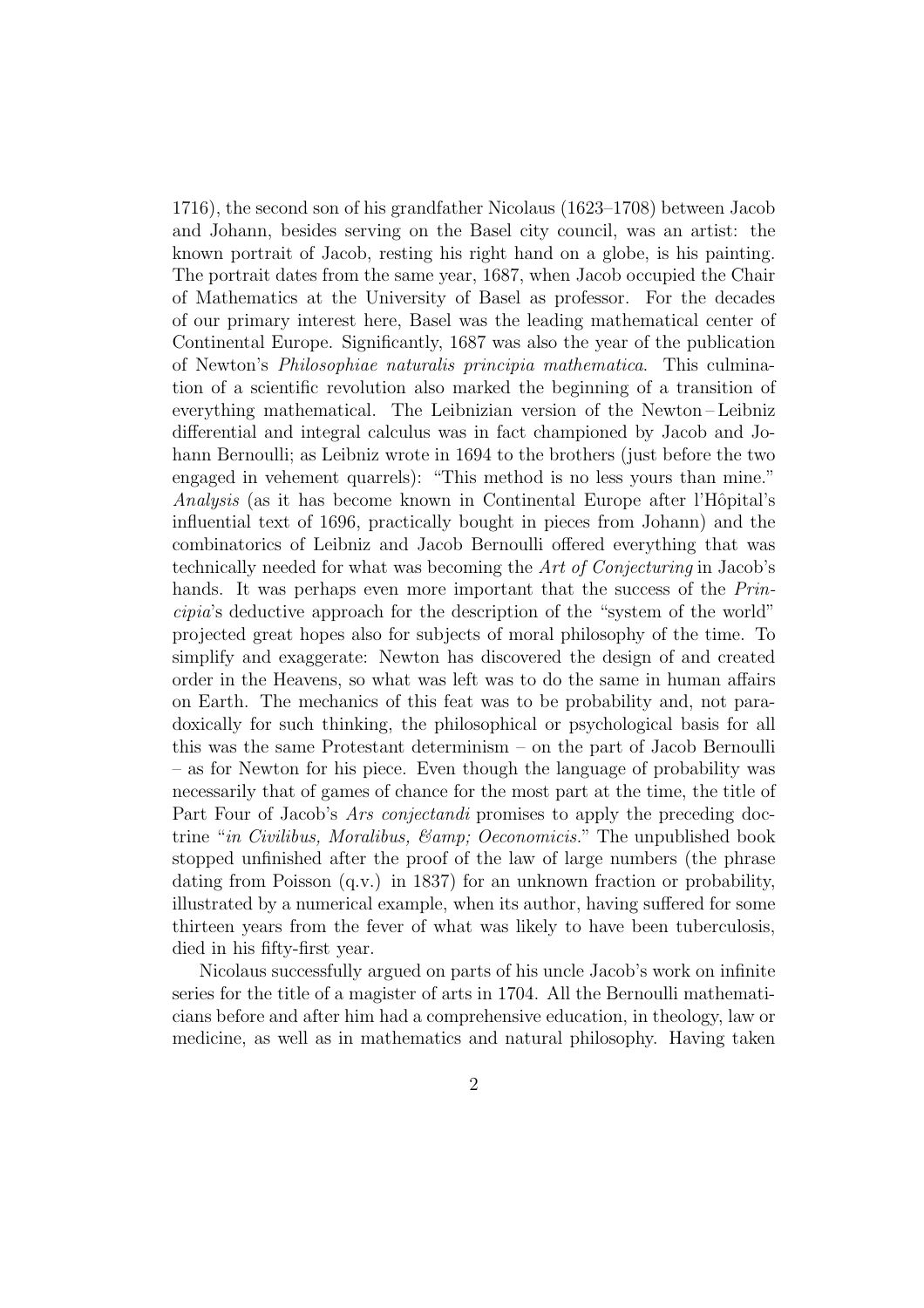some more mathematical courses from uncle Johann after 1705, who then took over the direction of his studies, Nicolaus moved towards law. Trying to combine it with the  $\text{Ans}$  of Jacob, which he must have known from the manuscript of his original master, he defended his dissertatio inauguralis mathematico-juridica for a doctorate in law at the University of Basel in 1709, when he was still only 21, entitled De usu artis conjectandi in jure. Following Huygens' and Pascal's booklets from 1657 and 1665 and the extremely influential first edition of de Montmort's (q.v.) Essay d'analyse sur les jeux de hazard in 1708, the 56-page dissertation is the fourth bigger published work on probabilistic reasoning and, as an effort to try and fulfill at least part of Jacob's programme, certainly the very first on "applied" problems; its 12-page summary appeared in the Acta Eruditorum in 1711. (The original dissertation is reprinted in [1], accompanied by K. Kohli's set of commentaries.) Nicolaus was unaware of Pascal's book and from the dating of various correspondence it is also clear that de Montmort's complimentary copy of his 1708 Essay to Johann reached Basel only after Nicolaus defended his thesis in June, 1709.

Giving an overview of his uncle's ideas concerning the Art of Conjecturing in general, the dissertation discusses the calculation from grouped data of mean and median residual life-time functions, with a clear distinction between the two, given a survival or life-time distribution function (at least in points ten years apart), including joint life expectations; in particular, he determines the expected value of the largest of any given number of independent life-times, uniformly distributed on an interval. The results are motivated by many examples from civil and canon law and used for the estimation of the probability that an absent person is dead, for the determination of the purchase price of life annuities and the evaluation of bequests of maintenances, usufructs and life incomes, of life and marine insurance policies, and of the expected number of surviving children in the context of inheritance. Two problems he deals with are different in nature, but both are related to what will later become almost an obsession of the author: fairness. One is the study of fairness in lotteries, where Nicolaus advises the magistracy to allow profits only for charity and public good, the other is concerned with ideas about estimating the credibility of witnesses, suspicions and testimony in general. As Condorcet's (q.v.) extensive notes on Nicolaus Bernoulli's thesis  $([2])$  testify, the dissertation was rather influential even 75 years after its appearance. Through Condorcet's published work the last two problems later influenced Laplace (q.v.) and particularly Poisson (q.v.).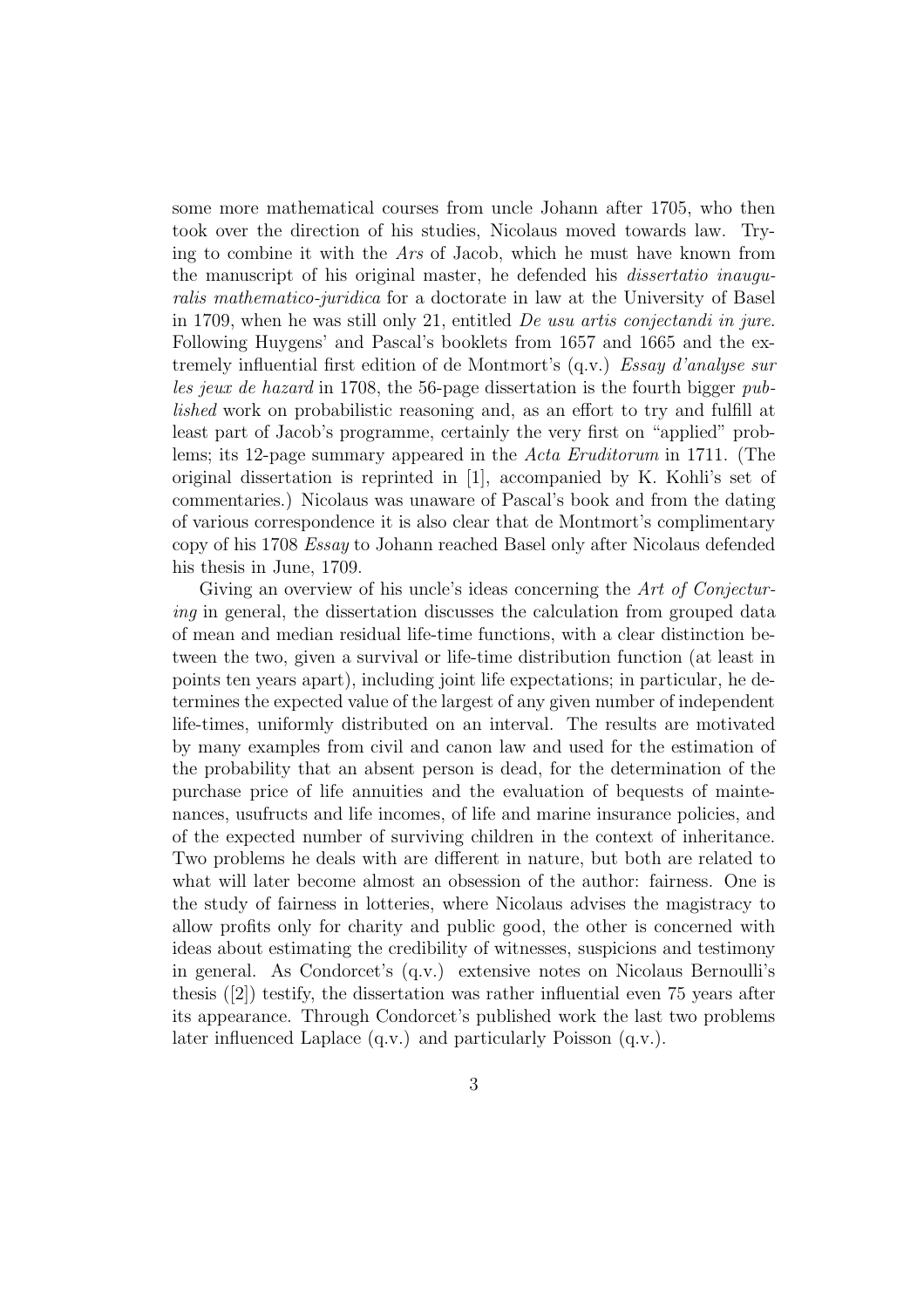Except for the last two problems, things depend crucially on the underlying survival function. John Graunt's (q.v.) Natural and Political Observations made upon the Bills of Mortality (1662) contained the first life table, which, however, was ad hoc in most part. A 1686 paper of Jacob Bernoulli took over Graunt's life table from a 1666 resumé published in the *Journal* des sçavans. Believing that it was based on precise records of age at death, which it was not, this is what is used by nephew Nicolaus throughout his dissertation, though – unsatisfied with his own assumption of the uniform distribution of the lifetime in the ten-year periods of Graunt's life table – he mentions some Swiss data collected for him, but unfortunately gives only 18 mean residual life-times. Problems of this sort were discussed by the Huygens brothers, Jan de Witt, Jan Hudde, Edmond Halley and others before him, particularly the pricing of annuities, but, except for Halley's paper, these were not published.

Uncle Johann had his best praise about his nephew's talent and work in his letters to Leibniz. During Nicolaus' shorter trip to Paris in 1709 and his "grand tour" to France, England, The Netherlands and France again in 1712– 1713, the doors of most mathematicians and scientists were open to him; among many others he met de Montmort (q.v.) in France, de Moivre (q.v.), Halley and Newton in London and Willem 'sGravesande in the Hague. Also, Johann introduced him to correspondence with several mathematicians. This is how Nicolaus began to exchange letters with de Montmort, which turned out to be very significant for our story: Johann, commenting on many problems in the 1708 Essay (pp. 283–298 in [3]), enclosed in his letter of March 17, 1710, Nicolaus' notes on de Montmort's famous matching problem (pp. 299–303 in [3]). Indeed, most of what we know about Nicolaus Bernoulli's work in stochastics besides his dissertation is from the seven letters of the published part of his correspondence with de Montmort up to 1713, included in the second edition of the Essay [3], pp. 299–412, from his correspondence with 'sGravesande in 1712, occupying 16 pages in the latter's *Oeuvres* published only in 1774 (these two sets are brilliantly analyzed by Hald [4]), from short excerpts of his later correspondence with de Montmort, Cramer and his cousin Daniel Bernoulli  $(q.v.)$ , appearing in [1], and a few more letters of his correspondence with Leibniz and Euler published in other collections. At least 450 more letters to and from him, owned by the University of Basel, still remain unpublished.

The debut with de Montmort was spectacular. In February 1711, well within three months after receiving de Montmort's encouragement to do it,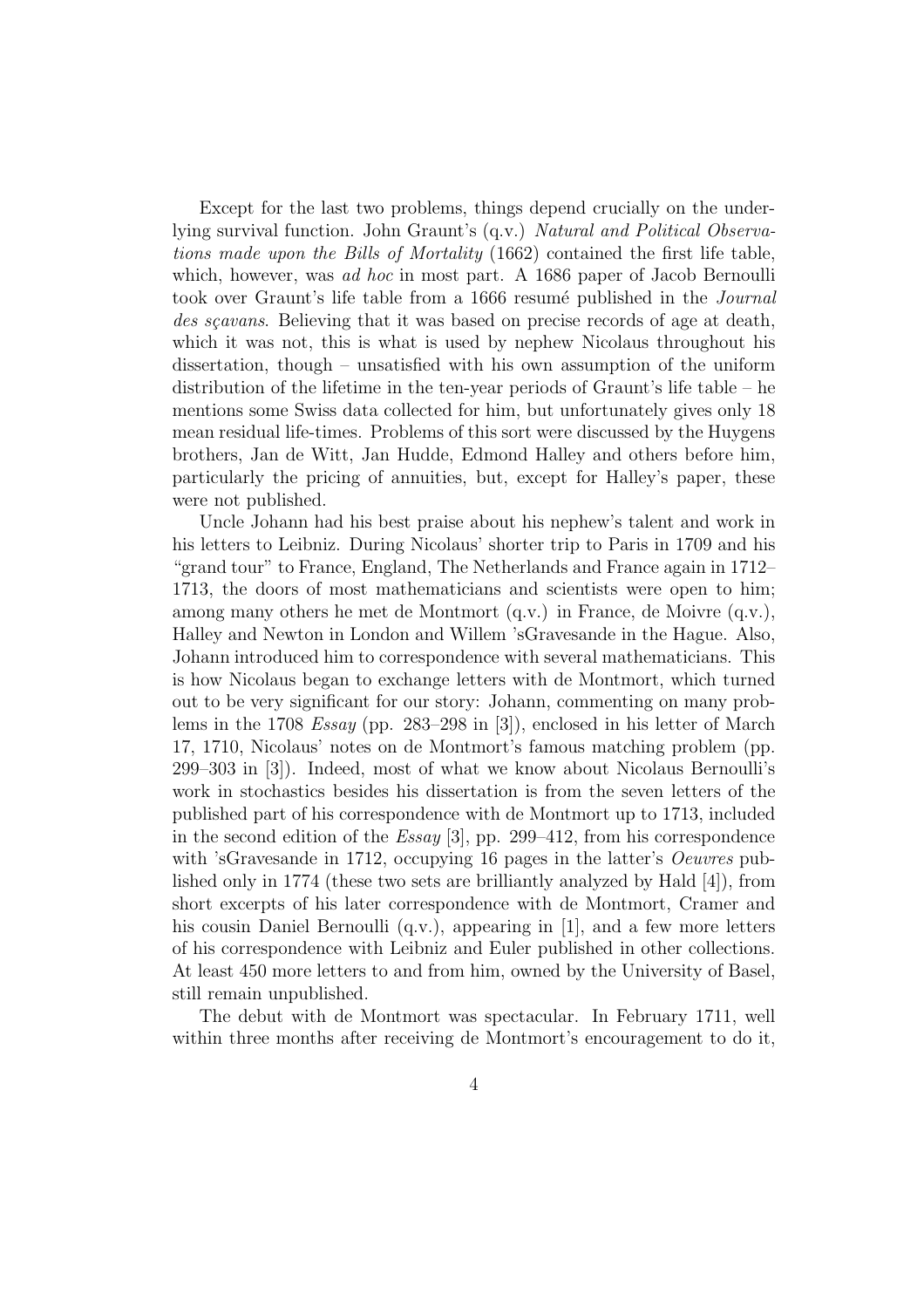Nicolaus gave a complete solution to the latter's problem on the duration of play, "the most difficult topic in probability theory before 1750" according to Hald [4], which was approached less completely by de Moivre several times later. This is the determination of the probability that in the gambler's ruin problem (with both players having an arbitrary, possibly different number of ducats to play with and arbitrary winning probabilities p and q,  $p+q = 1$ , at each game) the play ends with one of the players ruined in at most n games. The usual formulae for eventual ruin, stated without proof by Jacob in his Ars and proved in de Moivre's De mensura sortis in 1712, follow as  $n \to \infty$ .

The next problem was what an Englishman, a certain Mr. Waldegrave, posed to both de Montmort and de Moivre: players  $P_1, \ldots, P_n$  of equal skill play a circular tournament, in which first  $P_1$  and  $P_2$  play, then the winner plays P<sub>3</sub>, the winner of this match plays P<sub>4</sub>, and so on, P<sub>1</sub>, ..., P<sub>n−1</sub> entering again after  $P_n$  if necessary, until someone beats everyone else in a row. The problem is to calculate the probability of winning for each player, with the expected payoff if each loser pays a crown and the winner takes all, and the probability that the tournament ends on a given number of games. De Montmort and de Moivre could do this for  $n = 3$  and  $n = 4$ , respectively, Nicolaus gave the solution in its complete generality also in 1711 and thought that this was his best contribution up to that point. This is the rare exception when the solution was also published, in the Philosophical Transactions, besides [3]: Nicolaus discussed it with de Moivre in 1712 while in London and subsequently sent a Latin version to him as well, and he arranged for its publication. Nicolaus and de Montmort then corresponded about numerous other games, such as the one named Her, which is historically the first example of solving a strategic game of chance.

Nicolaus' following contribution is what posterity probably takes as his best overall. It is in a letter again to de Montmort, dated on January 23, 1713 in Paris, on his way back from London (pp. 388–392 in [3], Russian and English translations in [5]; a version was also sent to 'sGravesande earlier). Improving on Jacob's proof for the law of large numbers for a relative frequency, he gave a large-sample approximation to a lower bound of the probability that a binomially distributed count of "fertile cases" does not deviate from its integer mean more than a given integer limit. The lower bound is expressed in terms of ratios of the middle and corresponding extreme terms of the binomial distribution and the approximation comes close to the local normal approximation established by de Moivre twenty years later. He was motivated by a statistical question: John Arbuthnot  $(q.v.)$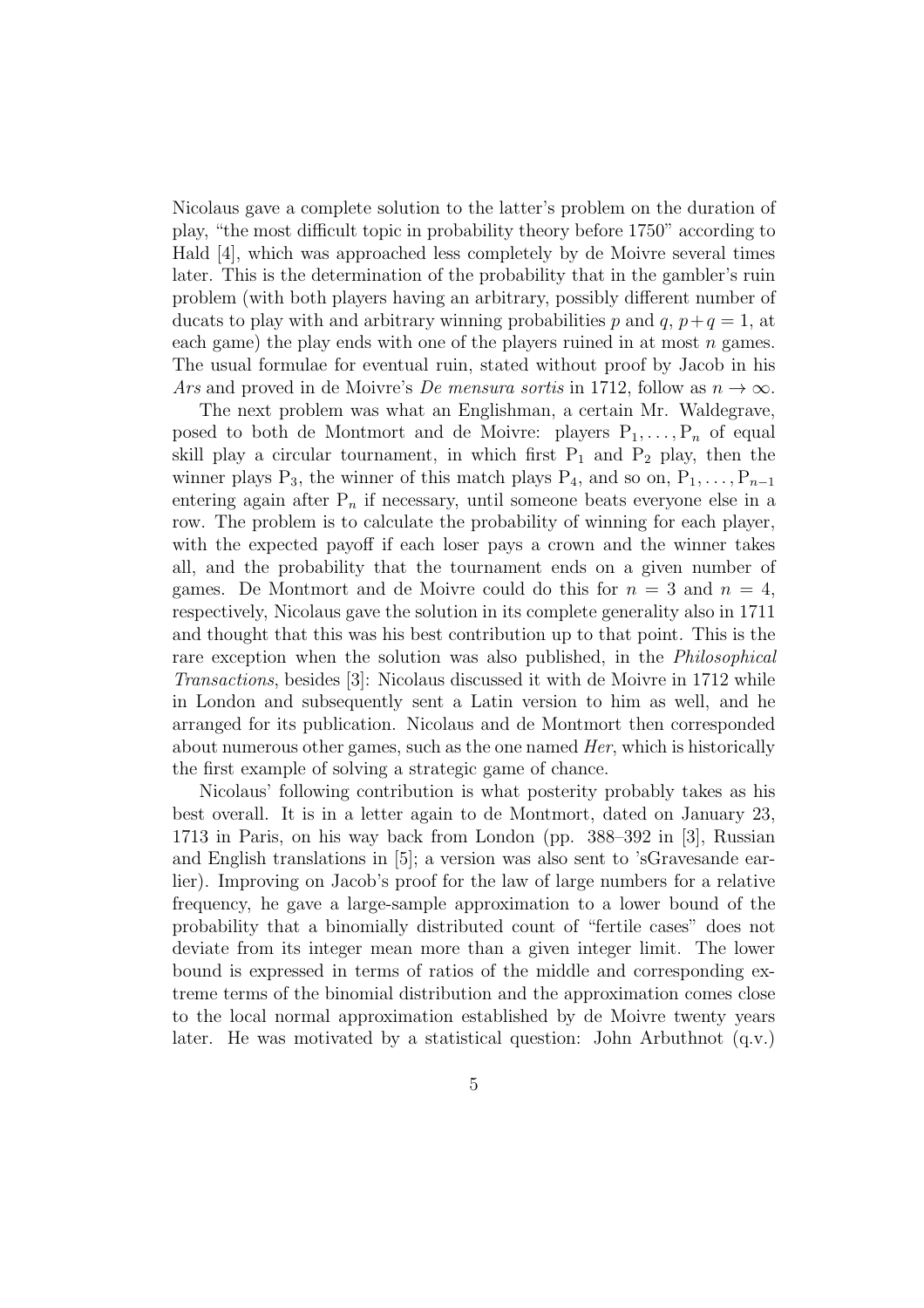extended Graunt's data on the christenings in London and used the excess of boys in all the 82 years 1629–1710 for his "Argument for Divine Providence . . .," published in 1712 in the Philosophical Transactions, concluding that "it is Art, not Chance, that governs." This was a hot topic while Nicolaus was in London and he discussed it with 'sGravesande in the Hague, who improved Arbuthnot's argument for testing (and rejecting)  $p = \frac{1}{2}$  $\frac{1}{2}$ , also in 1712, for the probability  $p$  that a newborn is a boy. Using his approximate bound, Bernoulli, giving separate considerations to the middle and extreme portions of the data, fits a binomial distribution to the observed numbers and, taking  $p = \frac{18}{35}$ , concludes that "there is no ground to be surprised that the number of infants of the two sexes do not differ more [than observed], which I wanted to show." Misunderstood, as if he wanted to go against the theological conclusion of Arbuthnot, his findings were criticized as late as in the third edition of de Moivre's Doctrine of Chances in 1756, pp. 252–253. The kind of data analysis Nicolaus Bernoulli performed was not repeated until much later works by Daniel Bernoulli and Laplace.

From Paris Nicolaus went to de Montmort's country estate and stayed with him for about two months to help him prepare the second edition [3] of his Essay. (It would be a joint book by today's standards; both editions were published anonymously, but everyone knew who the author was.) He just got home to Basel, in April 1713, to write a preface for the publication of the Ars conjectandi and to include a list of the printer's errata, and it seems that was all he did, or was allowed to do by Jacob's widow and son, for the edition. (Neither the printer nor Jacob's son, arranging for the publication, was a mathematician. And to add to the Nicolaus confusion, this cousin of our Nicolaus, Jacob's son, and a painter, was also Nicolaus (1687–1769), born in the same year, and known as "Nicolaus the younger" to distinguish him from his uncle, our Nicolaus' father, "Nicolaus the elder.") The book came out in August 1713, three months before de Montmort's [3]; it could have been a point that this should happen so.

At this juncture, we see Nicolaus Bernoulli as the leading figure of the three main players (de Montmort, de Moivre and himself) in what Hald [4] describes as "the great leap forward" in stochastics from the publication of the first edition of de Montmort's book in 1708 (greatly influenced by the 1706 reviews of Jacob's unpublished book in the *Journal des sçavans*) to the first edition of de Moivre's book Doctrine of Chances in 1718. The latter was an extended and greatly improved English version of the 1712 De mensura sortis. Although de Moivre was years Nicolaus' senior by twenty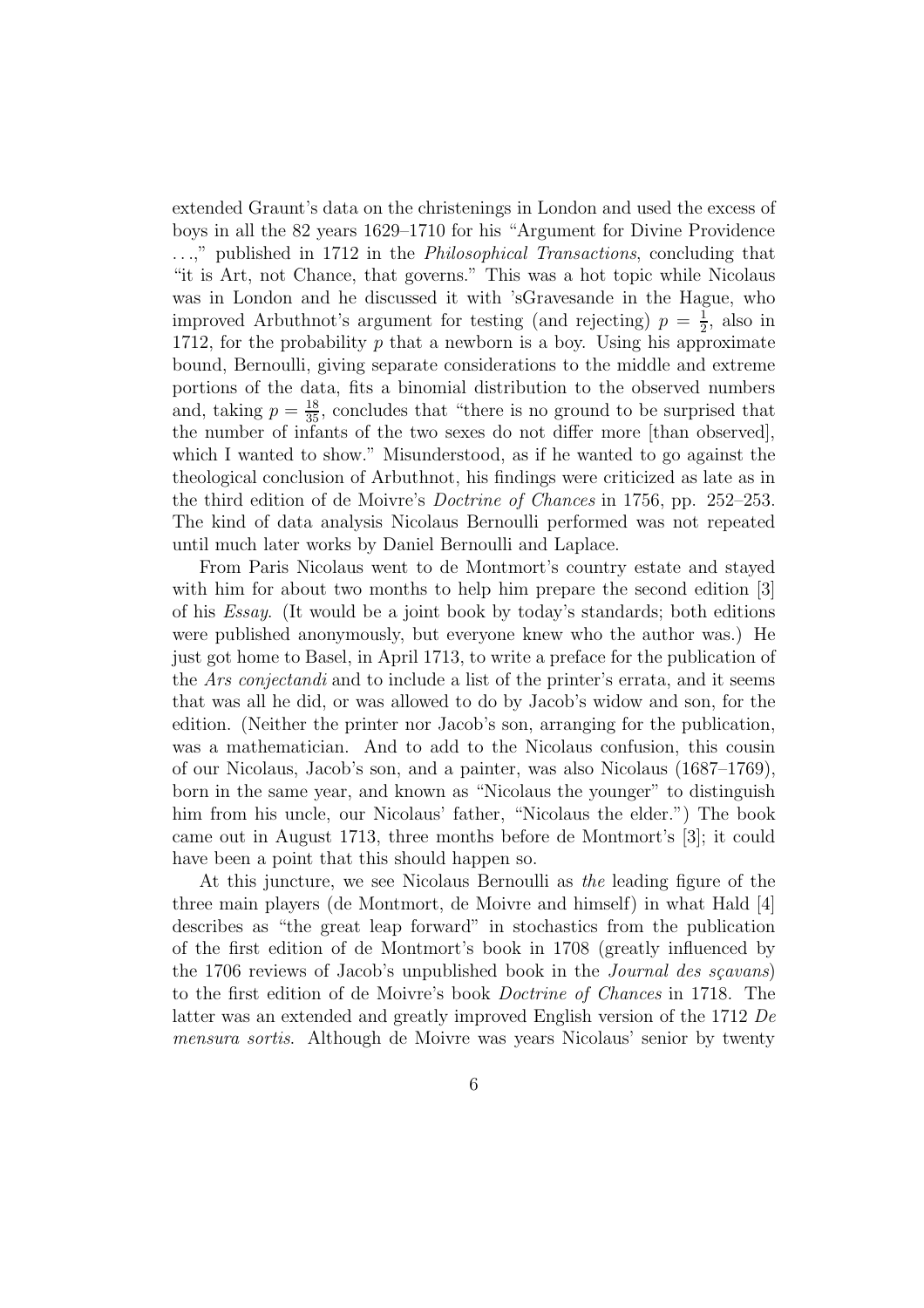years, and an accomplished mathematician by that time, he was a relatively late-comer to stochastics in 1712 (and already 66 years old when he found the normal approximation later in 1733). Nicolaus' help and leading rôle is fully acknowledged by de Montmort ([3], p. 400). He was elected to the Berlin Academy in May 1713 and to the Royal Society of London a year later. And, mysteriously enough, on this early zenith of his career the 26-year old leader of stochastics virtually quit his researches in his field of prominence.

He waited for three years in Basel for a job opportunity and, backed by Leibniz, became the professor of mathematics in Padua in 1716. A Swiss Protestant, probably not liking the Italian Catholicism surrounding him there, as Yushkevich [5] surmises, he returned to Basel in 1719, first occupied the chair of logic at the University of Basel in 1722 and then became the professor utriusque iuris (of both Roman and canon laws) in 1731, being well respected in that position to the end of his life. He did publish some good works in Italian journals and in the Acta Eruditorum on differential equations before 1721 and led a correspondence with Euler on infinite series in the years 1742–1745. He also tried to continue the correspondence with de Montmort after 1713 on some games of chance, but de Montmort, maybe bored by his admitted rôle of a second fiddler in this, was decreasingly interested and, before coming close to completing his next big project of writing a history of mathematics, died of smallpox in 1719. However, the enthusiasm and the quality of these activities of Bernoulli are on a much lower level than those of his great period of stochastics for the remaining 46 years of his life.

The real explanation for his leaving stochastics must come from the state of stochastics itself. As Nicolaus saw it, with the publication of the Ars conjectandi and the Essay in 1713 and de Moivre's De mensura sortis in 1712, what was left was really just Jacob's programme itself. There would have been small but inconvenient problems if someone wanted to give a try starting it. For example, Nicolaus no doubt learned in London that there was a better life table published by Halley in the Philosophical Transactions as early as 1694. Strictly speaking, his dissertation should have been rewritten with the moral that it was difficult to get quality data. (Had he known the first edition of de Montmort's Essay in 1709, he would have found a laudatory reference to Halley's paper.) The greater problem was that no significant concrete problems were coming forward in Civilibus, Moralibus,  $\mathcal{B}$ amp; Oeconomicis; and anyway, the statistical tools would have been missing even to treat them. Jacob's programme, or dream rather, was wholly impossible to accomplish in the eighteenth century. It is impossible today, and will remain so, in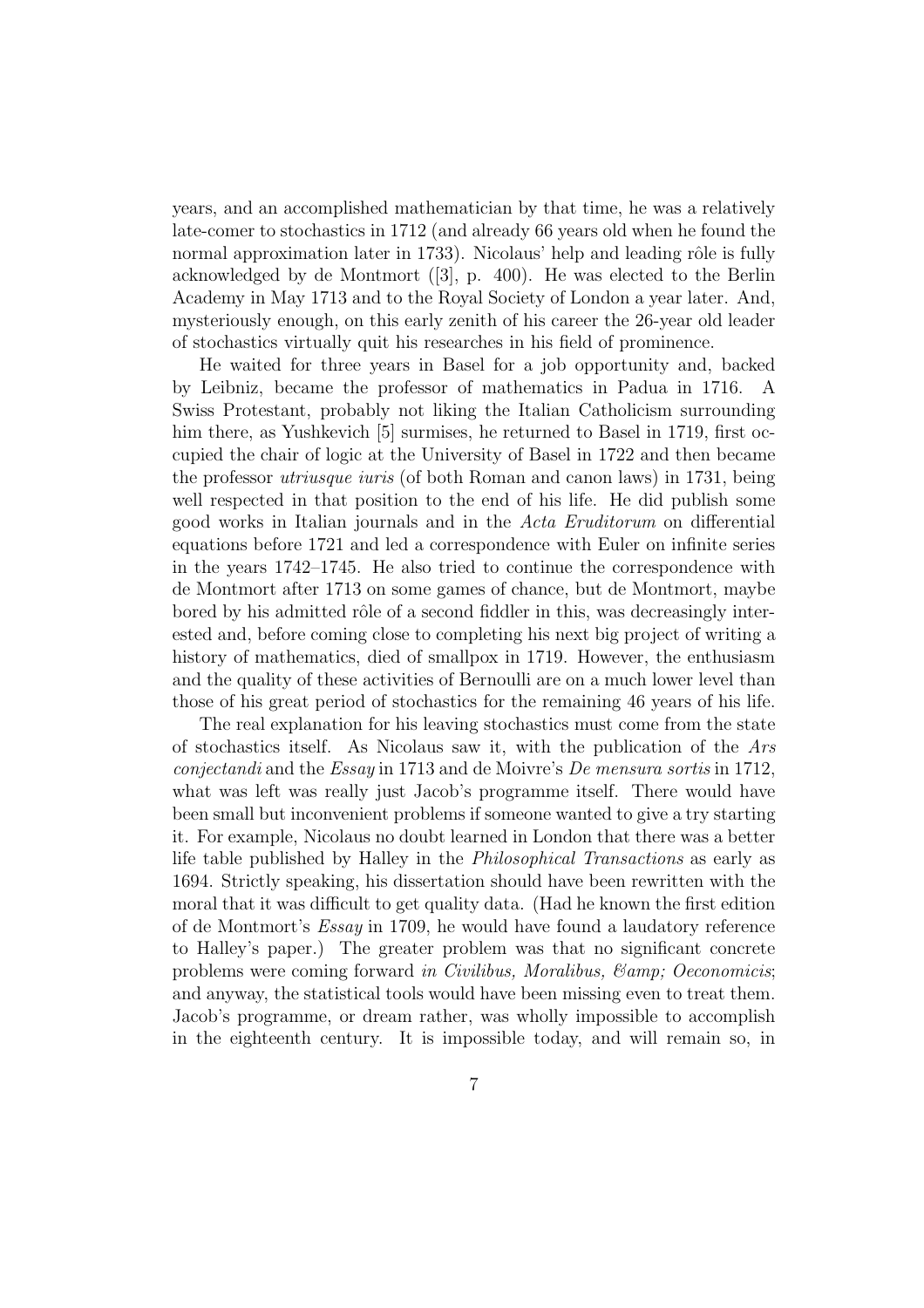the sense that it was understood then. Indeed, it is almost comical how the programme appears in the prefaces of the books. De Montmort described this programme in his preface in 1708 from the eulogies of Jacob and concluded that he "will not have a Part Four" in his work and will "leave it to another person more capable than me." Nicolaus Bernoulli, in his preface to the Ars conjectandi wrote in 1713 that he was too young and inexperienced for the task of completing Jacob's Part Four and that, knowing that de Montmort would reprint his own preface in the second edition within a few months, he would rather ask de Montmort and de Moivre "to take the task on themselves." Finally, de Moivre threw the ball back in the preface of his *Doctrine of Chances* in 1718: "I wish I were capable of carrying on a Project [Jacob Bernoulli] had begun, of applying the Doctrine of Chances to Oeconomical and Political Uses, to which I have been invited, together with Mr. de Montmort, by Mr. Nicholas Bernoully: ... but I willingly resign my share of that task into better Hands, wishing that either he himself would prosecute that Design, . . . or that his Uncle, Mr. John Bernoully, Brother to the Deceased, could be prevailed upon to bestow some of his Thoughts upon it."

So, Nicolaus' original idea of "carrying on the project" hardly appeared possible in 1713. To complicate matters further, he accidentally invented a problem in the same year (again in a letter to de Montmort; [3], pp. 401–402) that shook his and others confidence in what appeared to be the basic notion since Huygens: expectation. It was about Paul's fair price for the game in which Peter gives him  $1, 2, 4, 8, 16, \ldots$  ducats if he, flipping a fair coin, gets the first 'head' on the first, second, third, fourth, fifth, ... trial. The price is an infinite number of ducats according to Paul's infinite expectation, but "any even half-way sensible person would happily sell his chance for twenty ducats," as Nicolaus put it in 1728. Expectation to him was the mathematical version of justice and equity, the exact foundation on which fairness in human affairs could and would be built, and this is exactly what he managed to blow up. From here on, his work in stochastics is virtually restricted to correspondence on this paradox, known from 1768 as the St. Petersburg problem, trying to convince people that it was important and criticizing their work if he was successful. This is what happened in the case of Cramer and his cousin Daniel in the period from 1728 to 1732; the simplified statement of the problem above is due to Cramer, Nicolaus' original formulation was for throwing a die until the first 'six' appears. While the well-known utility approach of Cramer and Daniel Bernoulli has enjoyed an extremely distin